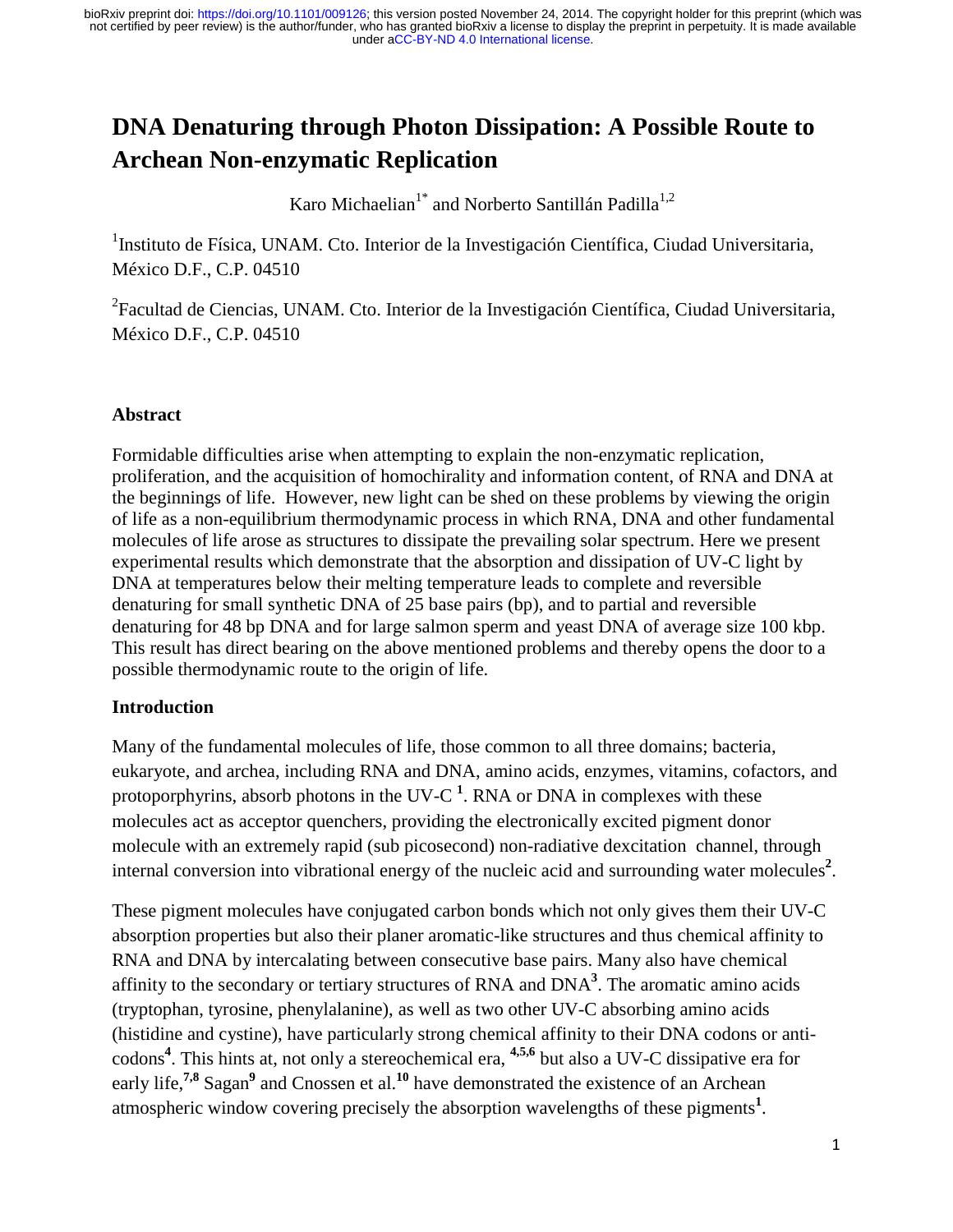Because these pigment-RNA/DNA complexes could have dissipated the Archean UV-C solar photon potential, their production and proliferation to well beyond expected equilibrium concentrations, before the appearance of biological metabolic pathways, could be explained as a non-equilibrium thermodynamic process which arose spontaneously to dissipate this photon potential**<sup>11</sup>** . This thermodynamic explanation of proliferation is applicable even today at visible wavelengths, irrespective of the complex contemporary metabolic pathways to the production of pigments**<sup>12</sup>** .

It has been conjectured that the origin and evolution of life was contingent on increases in the entropy production of the biosphere through increases in the dissipation of photons in the prevailing solar spectrum at Earth's surface**7,8,12,13**. In particular, that RNA, DNA and the other fundamental molecules of life evolved under non-equilibrium thermodynamic directives to optimize the absorption and dissipation within the wavelength region of 230 to 290 nm, corresponding to a window in the Archean atmosphere<sup>1,9,10</sup>. The resulting heat from the dissipation of these photons could have denatured RNA and DNA, once the ocean surface temperature descended below the relevant melting temperature, without the need for enzymes, allowing for subsequent extension during overnight dark periods facilitated by  $Mg^{2+}$  ions <sup>14</sup> and UV-activated phosphorylated nucleotides **<sup>15</sup>**. This proposed ultraviolet and temperature assisted reproduction (UVTAR) is similar to polymerase chain reaction (PCR)**<sup>16</sup>** but in which the heating and cooling cycle is partially substituted by a day/night UV-C light cycling, and in which  $Mg^{2+}$ ions, or their complexes with a hypothetical molecule, played the role of the extension enzyme polymerase.

The UVTAR mechanism**7,8** provides a plausible explanation of the homochirality of life**<sup>17</sup>** as a result of the positive circular dichroism of RNA and DNA around 260 nm which corresponds to the peak in the UV-C solar spectrum reaching Earth's surface during the Archean**<sup>1</sup>** , and a small prevalence of right over left handed circularly polarized submarine light in the late afternoon<sup>18,19</sup> when surface water temperatures were highest and thus most conducive to denaturing. The UVTAR mechanism also provides a possible explanation for the beginnings of information accumulation in RNA and DNA**7,8** since the aromatic amino acids that absorb in the UV-C have known chemical affinity to their codons or anti-codons **4,20**. RNA or DNA coding for these "antenna" amino acids would experience greater local heating under UV-C light dissipation and thus would enjoy greater reproductive success through the UVTAR mechanism in increasingly colder seas. Proliferation, leading to greater dissipation, would be thermodynamically driven**7,8** .

In this article we present unequivocal evidence for the reversible UV-C light denaturing of DNA for four different DNA samples; short 25 bp and 48 bp synthetic DNA, and relatively large (~100 kbp) salmon sperm and yeast DNA. A quantitative analysis of hyperchromism and scattering in our extinction data suggests that UV-C light induced denaturing is significant and sufficiently large to support the explanations for homochirality and the accumulation of information in DNA through the dissipation based mechanisms mentioned above.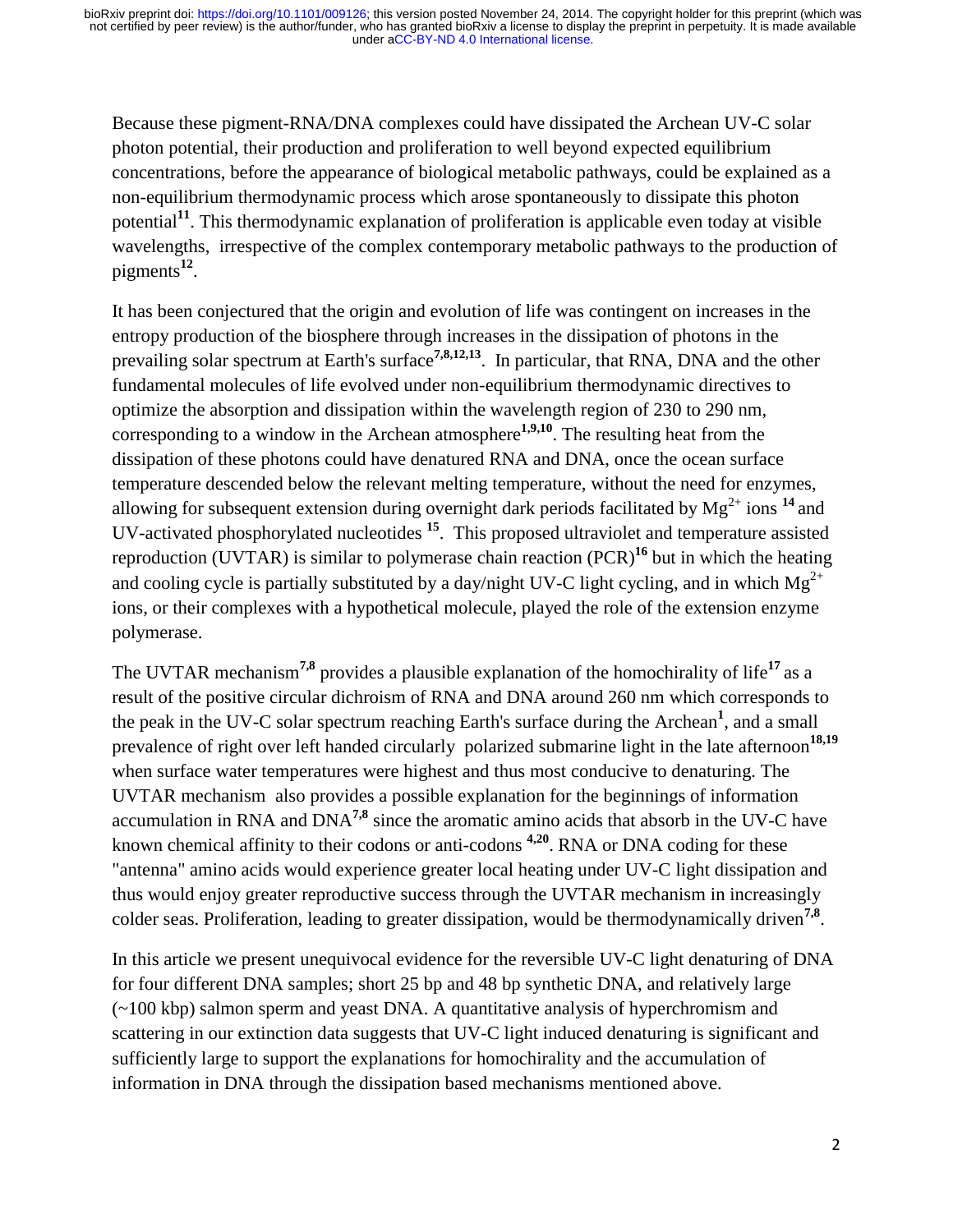## **Method**

Salmon sperm and yeast DNA samples of varied lengths (average 100 kbp) were obtained from the Institute of Cellular Physiology at the National Autonomous University of Mexico (IFC-UNAM). Complementary synthetic DNA oligonucleotides of 25 and 48 bases were synthesized at the IFC-UNAM. The oligos were designed to be free of adjacent thymine and to have convenient denaturing and priming temperatures in order to facilitate a possible UVTAR mechanism operating under only very small simulated diurnal temperature cycling.

To form the double helices of 25 and 48 bp, complementary oligos at equal concentration were mixed in a Dulbecco PBS buffer (pH 7.3) solution containing 2.7 mM potassium chloride (KCl), 136.9 mM sodium chloride (NaCl), 1.5 mM potassium phosphate monobasic ( $KH_2PO_4$ ) and 8.9 mM sodium phosphate dibasic (Na<sub>2</sub>HPO<sub>4</sub>), and heated rapidly to  $85^{\circ}$  C and kept there during 10 min before being brought to ambient temperature at a rate of 1° C/min.

The yeast DNA was dissolved in a Dulbecco PBS buffer and the salmon sperm DNA dissolved in purified water (Mili-q). The resulting concentrations of double helix DNA were determined from their absorption at 260 nm to be 2.2, 0.7, 0.0015 and 0.00023 µM for the 25 bp, 48 bp, yeast and salmon sperm DNA respectively (assuming average lengths of 100 kpb for the latter two).

One ml of the corresponding solution was placed in a standard quartz cuvette of 1 cm light path length. The cuvette was placed inside a precise ( $\pm$  0.01 °C) Ocean Optics  $\degree$  temperature control unit operating via the Peltier effect with water flow stabilization of the temperature; important for precise temperature control when removal of heat from the cuvette was required. The temperature was monitored via a probe located in one of the four supporting towers of the cuvette and in direct contact with it. A magnetic stirrer provided assurance of temperature equilibration throughout the sample and homogeneous passage of the DNA through the approximately 3.7 mm diameter light beam on the sample.

UV light from a 3.8 W (9.4  $\mu$ W on sample) deuterium source, covering continuously the range 200 to 800 nm, or light from a 1.2 W (7.0 µW on sample) tungsten-halogen source (used as a control) covering 550 to 1000 nm, was defocused onto the DNA sample via UV light resistant 30 cm long optical fiber of 600 µm diameter and a quartz lens. After passing through the sample, the surviving light was collected by a second lens and focused onto a similar optical fiber which fed into an Ocean Optics<sup>@</sup> HR4000CG charge-coupled device spectrometer. The spectrometer covered the range 200 to 1200 nm with a resolution of 0.3 nm. Spectrometer integration times were of the order of 1.5 s and the data were averaged over five wavelength channels (1.5 nm).

After allowing approximately 1/2 hour for lamp stabilization, sample extinction (absorption plus scattering) spectra,  $E(\lambda)$ , were obtained by comparing the measured intensity spectrum,  $I(\lambda)$ , of the light through the DNA sample with a reference spectrum,  $I_R(\lambda)$ , obtained at room temperature with a similar quartz cuvette containing either purified water or PBS buffer as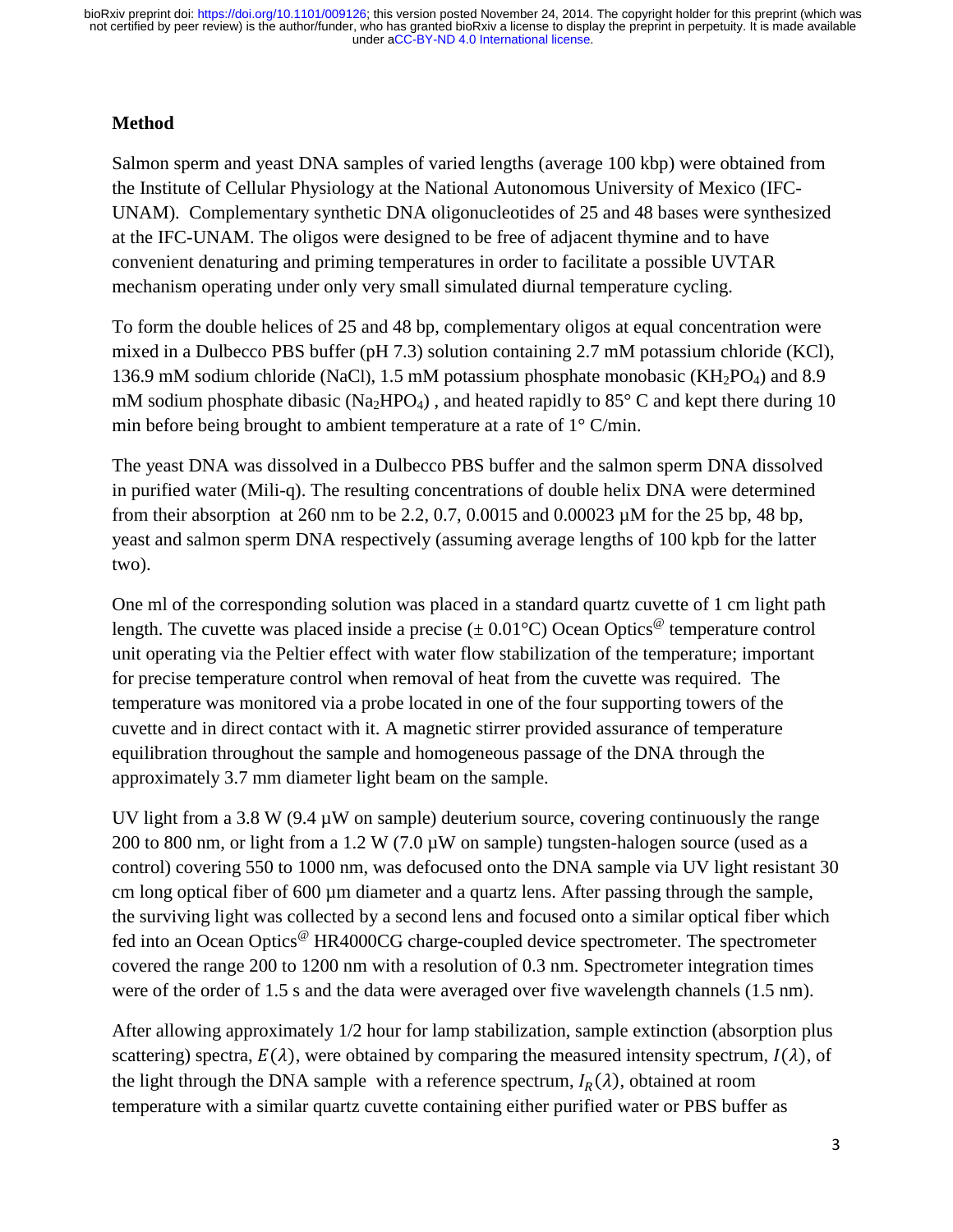required, but no DNA. A dark spectrum,  $I_D(\lambda)$ , obtained with a shutter blocking the deuterium light to the reference sample at room temperature, was subtracted from the spectra to correct for stray light and electronic noise. Extinction was thus calculated as;

$$
E(\lambda) = -\log_{10} \left( \frac{I(\lambda) - I_D(\lambda)}{I_R(\lambda) - I_D(\lambda)} \right). \tag{1}
$$

The synthetic DNA samples were heated rapidly  $(5^{\circ}C/\text{min})$  to 90  $^{\circ}$  and held there for approximately 10 minutes to ensure complete denaturing. The temperature of the sample was then lowered (1°C/min) to that desired for the particular run. The longer DNA samples were brought directly to the temperature of the run from ambient temperature  $(\sim 24 \text{ °C})$ . Runs consisted of allowing the sample to equilibrate ( between denatured single and natured double strands) for approximately 40 minutes at the given temperature and then inserting and retracting a shutter to cycle the deuterium light on and off through the sample for different time periods while continuously monitoring the wavelength dependent extinction, Eq. (1), during light on periods.

#### **Results**

Figure 1 shows a typical extinction spectrum using the deuterium light source for (a) 48 bp synthetic DNA and (b) yeast DNA, at three different temperatures. The extinction peak at 260 nm is due predominantly to absorption on the nucleic acid bases but also includes a small amount of Rayleigh and Mie scattering. Hyperchromism is observable at the absorption peak at 260 nm due to temperature denaturing. The inset shows an amplified view of the longer wavelength region for the three different temperatures. The extinction in this region is due to Mie scattering dominating in the short wavelength region (~200 to 350 nm) and Rayleigh scattering dominating in the long wavelength ( $>350$  nm) region for the 25 bp and 48 bp synthetic DNA (physical size  $\sim$ 2 x 17 nm). For the much longer yeast and salmon sperm DNA, Mie scattering is predominant in this region (Fig. 1(b) inset).

Scattering is a complicated function of the number of scattering centers, the ratio of the indices of refraction DNA/buffer, and shape of the scattering centers **<sup>21</sup>**. However, for the small 48 bp (inset, figure  $1(a)$ ) and 25 bp (not shown) DNA the scattering increases with denaturing (correlated with temperature), while the scattering is constant or only slightly increasing with denaturing for the large yeast (inset, figure 1(b)) and salmon sperm DNA (not shown). This result is interpreted as being due to complete denaturing for at least some of the small synthetic DNA (even at low temperature) where the separated strands act as separate scattering centers, but only partial denaturing for the large DNA, where the still united strands act as single scattering centers. Scattering is thus an additional (to hyperchromicity) sensitive indicator of denaturing for the small synthetic DNA, while it has little utility for the long DNA, except at high temperature where complete denaturing also occurs. For the short synthetic DNA, therefore, a sensitive measure of photon induced denaturing was obtained by integrating the extinction over wavelength from the absorption peak to up to 495 nm.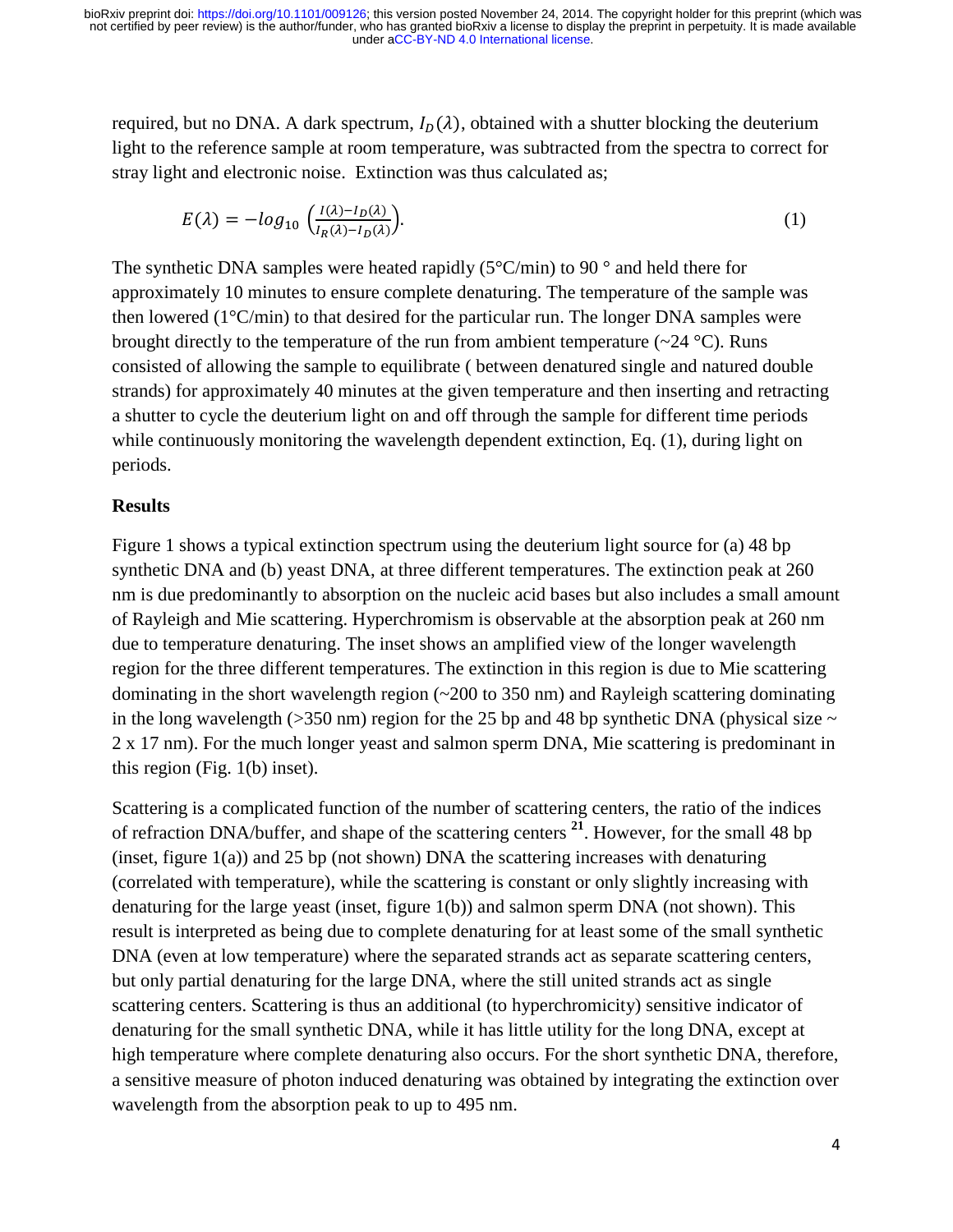

Fig. 1. **Extinction Spectra.** a) 48 bp synthetic DNA. b) 100 kbp (average size) yeast DNA. Hyperchromism is observable at 260 nm in both samples. The insets show an expansion of the scattering regions at three different temperatures.

Figures 2(a), 3(a), 4(a) and 5(a) plot the extinction, Eqn. (1), over the duration of the run, integrated over 245-295 nm and 255-275 nm, for the yeast and salmon sperm DNA, and integrated over wavelengths 245-495 nm for the short synthetic DNA samples respectively. The periods of deuterium light cycling on and off are noted on the graphs by up and down arrows respectively, at the given fixed temperature. It can be observed that in all cases, as a result of UV-C light induced denaturing , the extinction rises during the light on periods, due to absorption hyperchromicity, plus, for the short DNA, increased Rayleigh or Mie scattering.

Figures 2(b), 3(b), 4(b) and 5(b) show the correlation spectrum of the extinction peak versus only scattering at 400 nm for the different DNA samples over the duration of the runs. From these figures, particularly 4(b) for 48 bp DNA, it can be deduced that while the heating or cooling is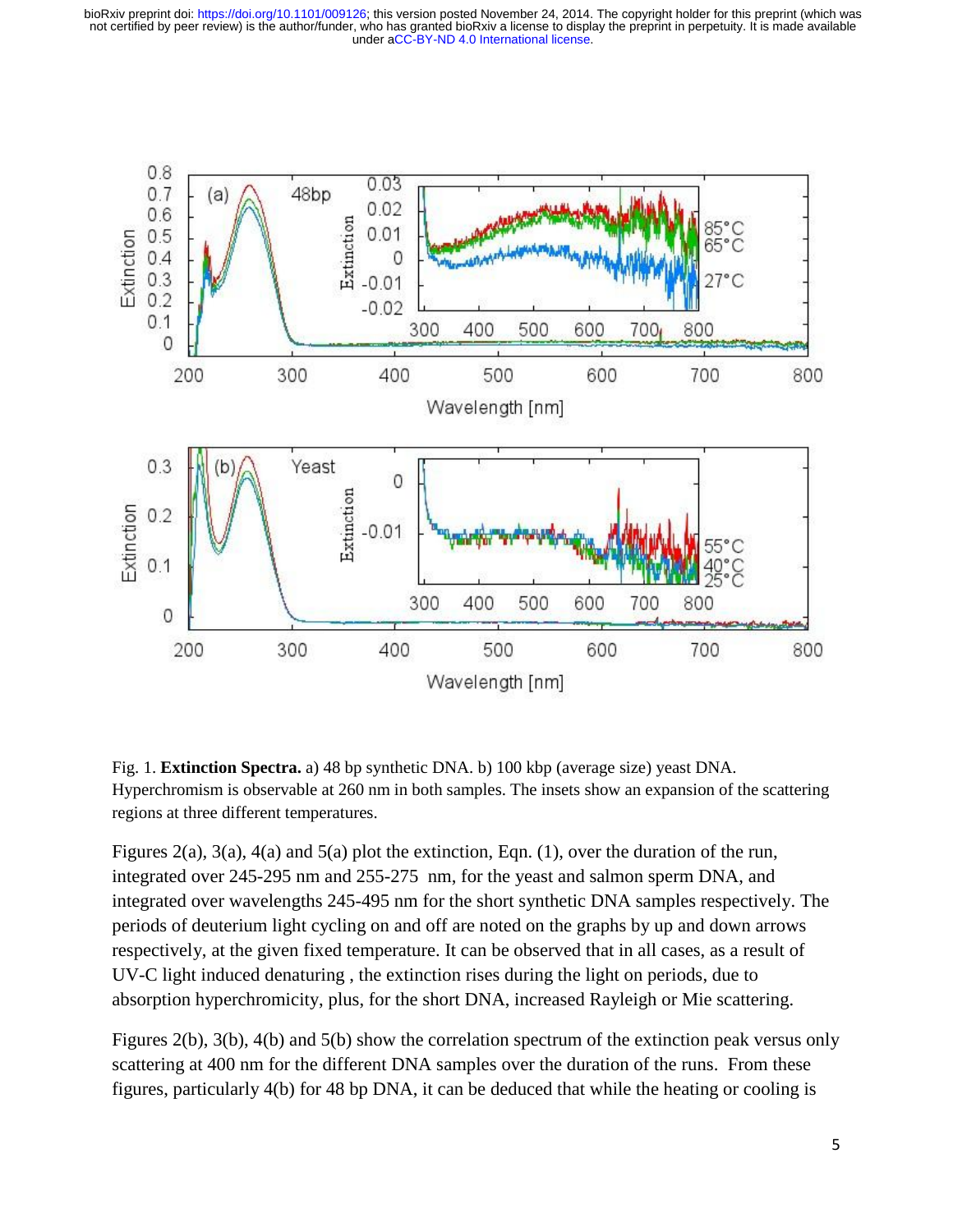slow (0.2  $\mathrm{C/min}$ ) there is strong correlation between the absorption and scattering, but little correlation is seen during rapid heating or cooling. This was interpreted as being due to the fact that heat separation of the DNA bases at hydrogen bonding sites allows arbitrary orientation of the bases around the axis of the DNA giving rise to hyperchromicity, but this does not imply the physical separation of the complementary strands to an extent ( » one wavelength) that would make them separate Rayleigh or Mie scattering centers. Thus, the increase in scattering lags behind the increase in absorption due to a finite diffusion time constant since it requires substantial separation of the liberated strands in order for them to act as separate scattering centers. The time constant is dependent on factors such as the salt concentration and the stirrer setting.

Figures 2(b) and 3(b) indicate that Mie scattering increases only slightly with absorption for the long yeast and salmon sperm DNA (~100 kbp) as compared to the synthetic 25 bp DNA (Fig. 5(b)). This was interpreted as being due to the fact that photon dissipation induces only partial denaturing in these long segments while usually complete denaturing of the short synthetic DNA, particularly for the 25 bp DNA. Partial denaturing does not allow the complementary segments to separate sufficiently to act as independent Mie scattering centers.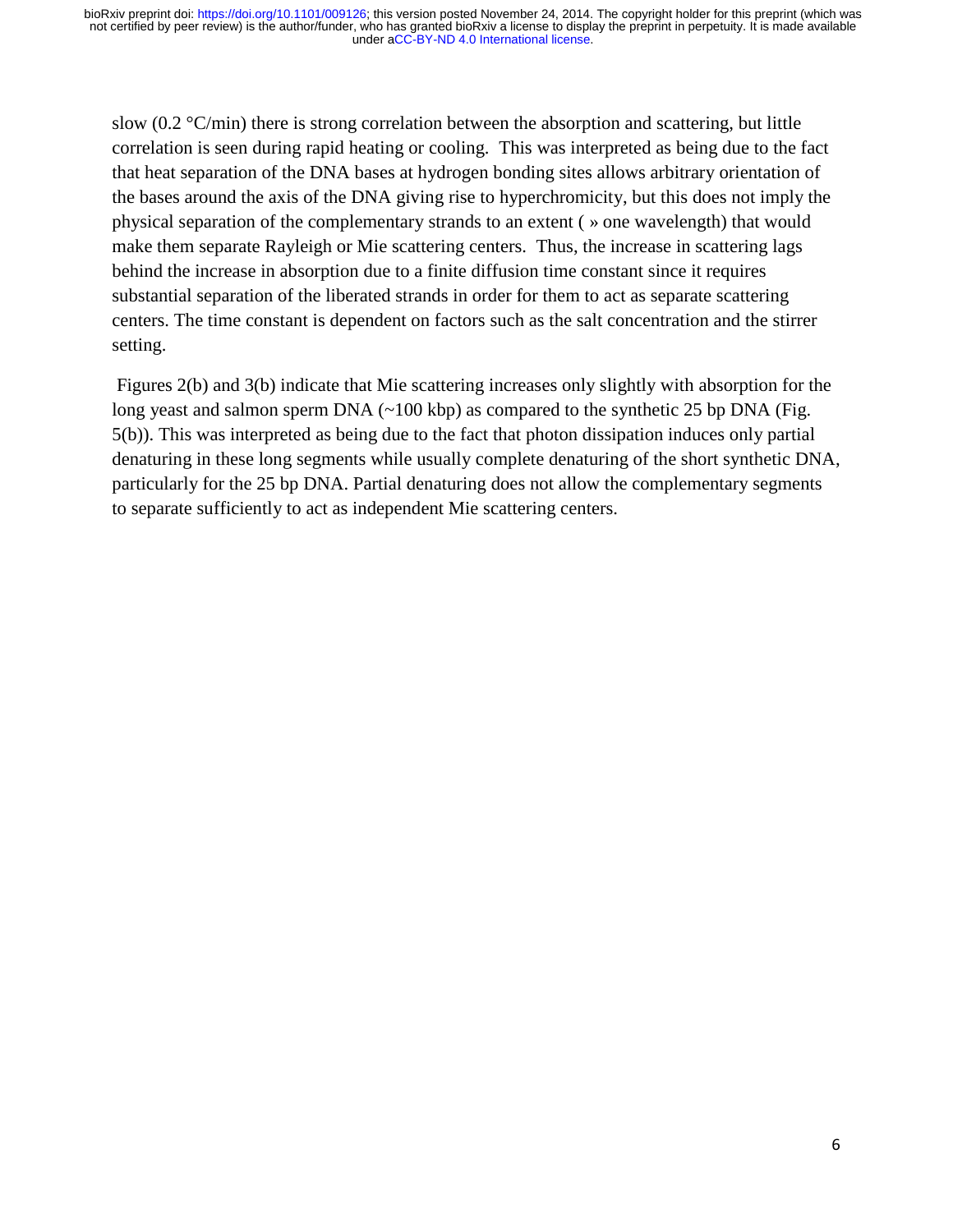

Fig. 2 **Absorption and Absorption-Scattering Correlation for Yeast DNA.** a) Extinction (mainly absorption) as a function of time in minutes. Deuterium light on an off changes are noted on the graphs by up and down arrows respectively. A change in the stirrer condtion is noted on the graph for yeast DNA. b) Correlation between extinction (mainly absorption) and Rayleigh or Mie scattering at 400 nm.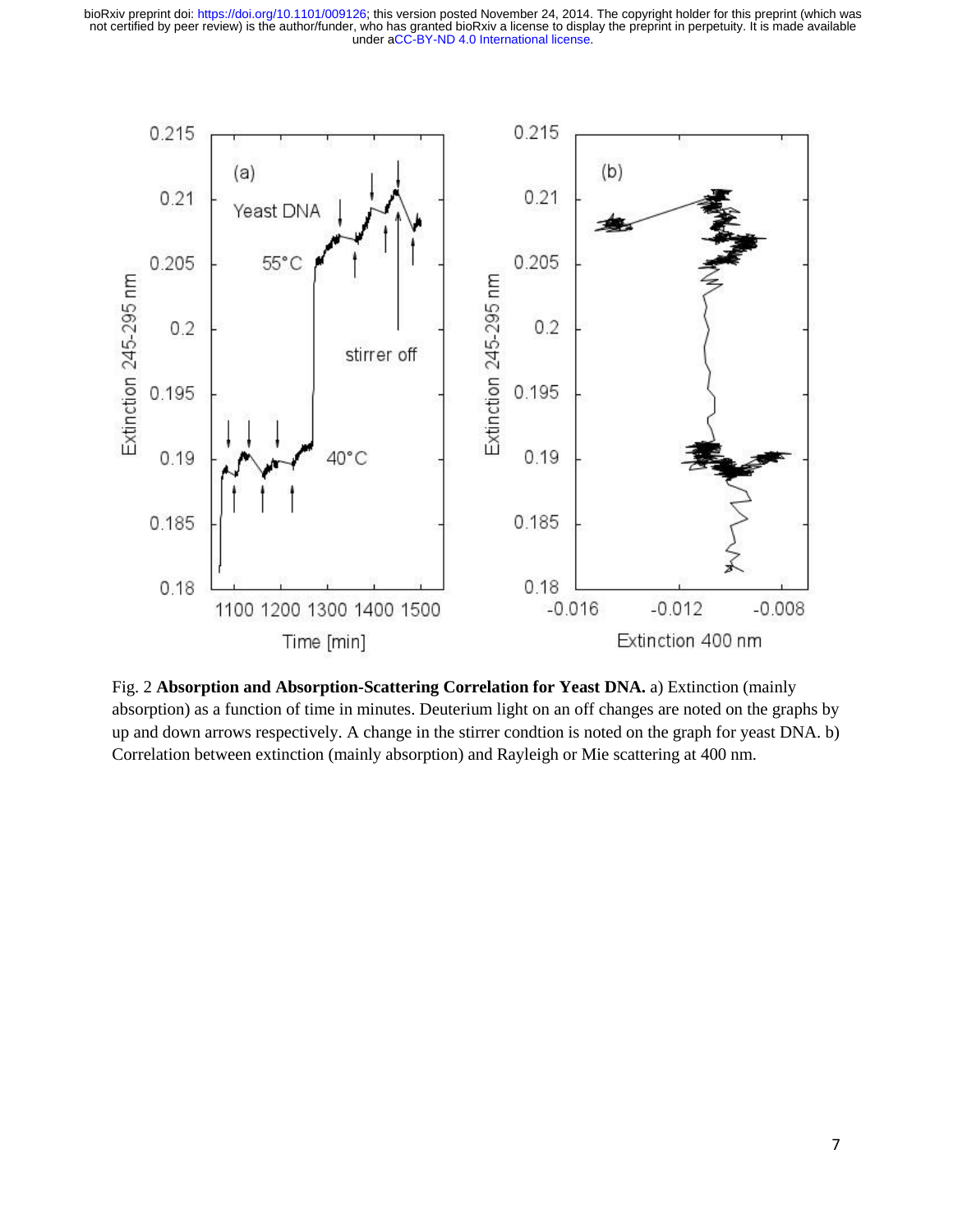

Fig. 3 **Absorption and Absorption-Scattering Correlation for Salmon Sperm DNA.** See Fig.2 for an explanation.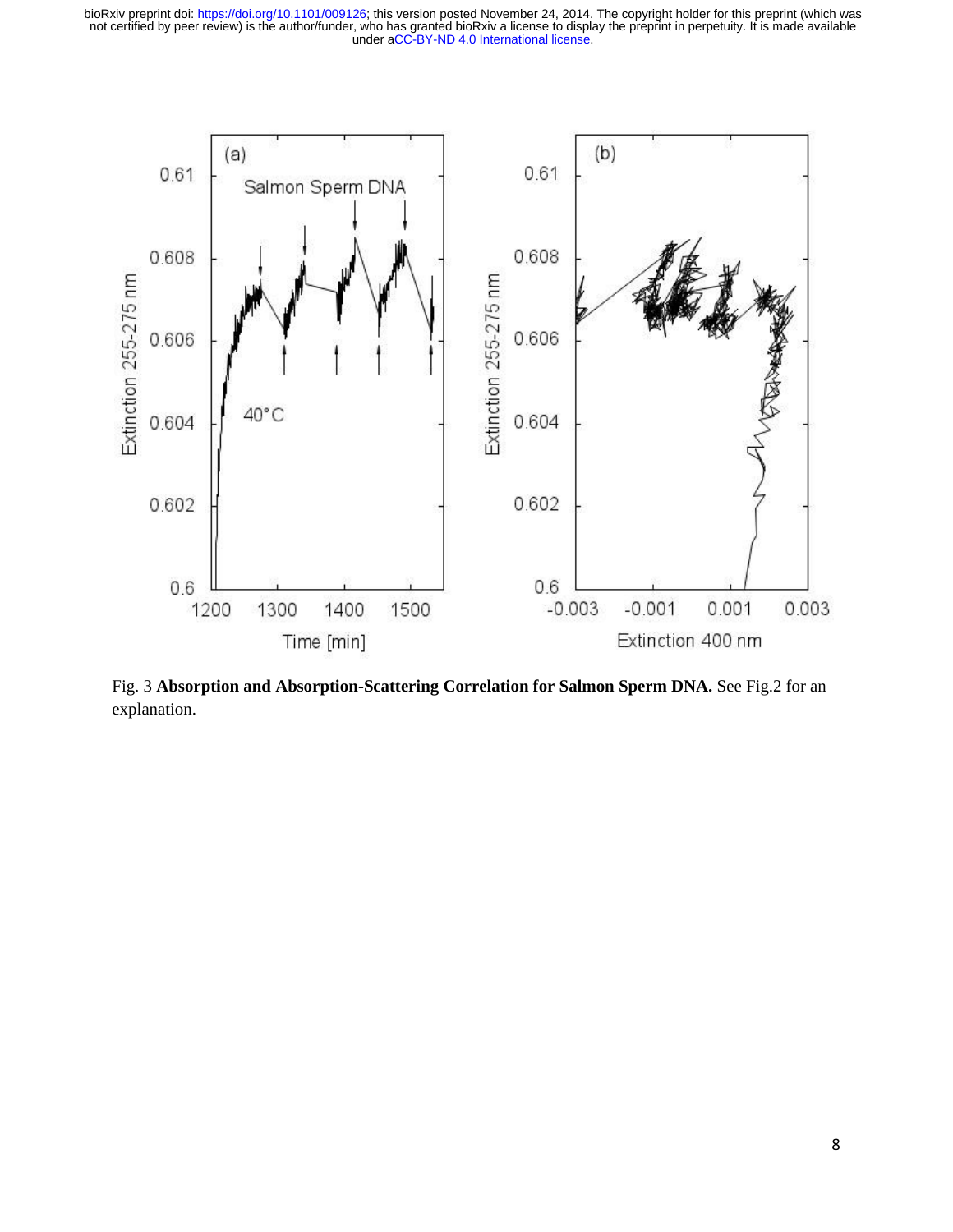

Fig. 4 **Absorption and Absorption-Scattering Correlation for 48 bp Synthetic DNA.** See Fig.2 for an explanation.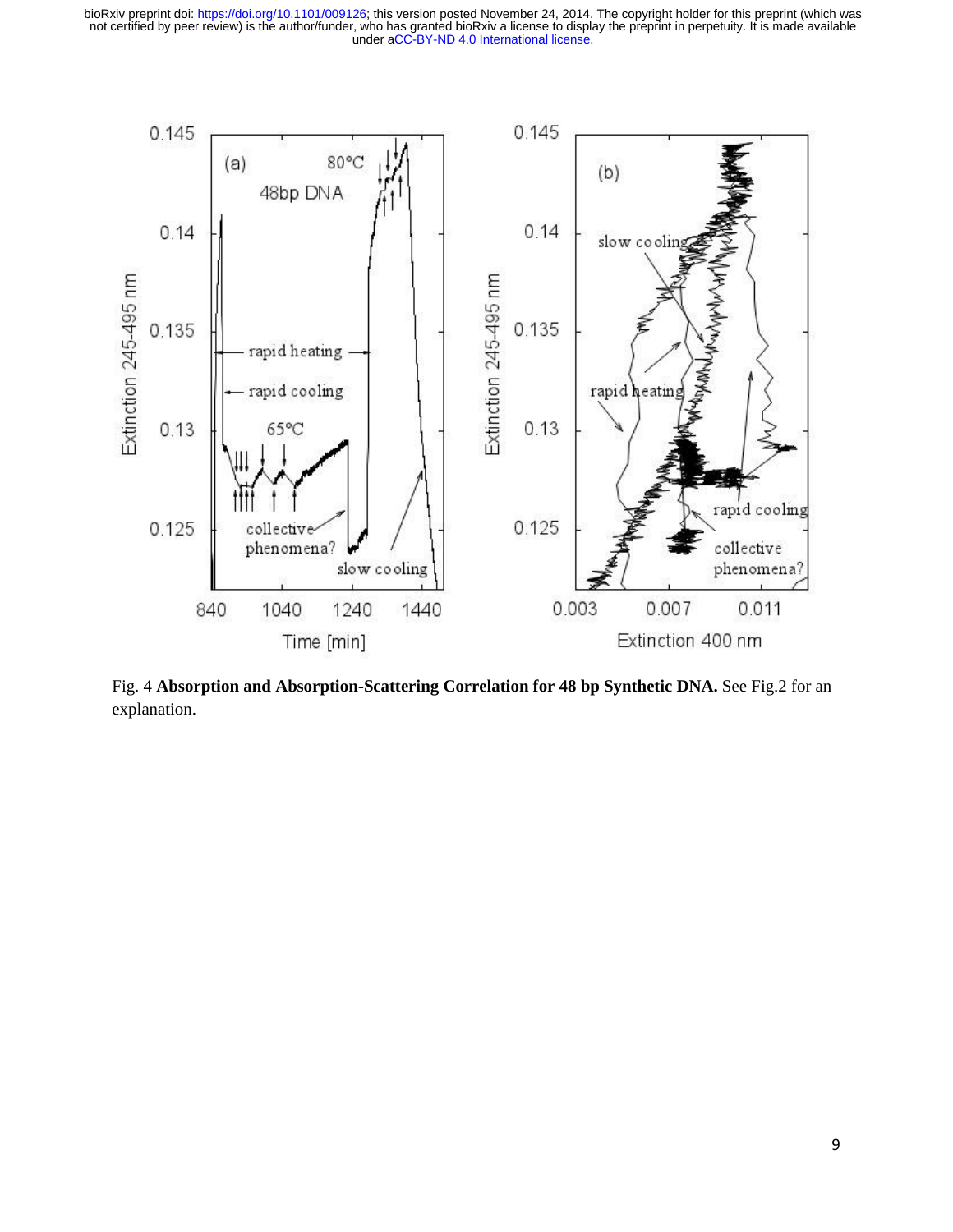

Fig. 5. **Absorption and Absorption-Scattering Correlation for 25 bp Synthetic DNA.** See Fig.2 for an explanation.

Renaturing of completely separated DNA proceeds via chance encounter of a few complementary base pairs and then rapid re-zipping of the remaining pairs. It is thus second order in the concentration but there is also a volume or steric effect since for longer DNA the folding of single strands implies that some base pairs are inaccessible to first encounter. Renaturing is thus a diffusion plus steric limited process but has some peculiarities that depend on the nucleotide complexity of the strand, the ionic nature of the solvent, and also the viscosity of the solvent **<sup>22</sup>** . Renaturing is readily observed as a decrease in absorption after the end of the light off period in the photon induced partial denaturing of yeast and salmon sperm DNA (Figs.  $2(a)$  and  $3(a)$ ) and to some extent in the 48 bp DNA (Fig. 4(a)) but not observed, as expected, for the completely denatured short 25 bp synthetic DNA, where, on the contrary, it appears that denaturing continues during the light off periods; probably due to heat denaturing once UV-C light induced partial denaturing has reduced the melting temperature of the surviving double strand segments (see Fig. 5(a)).

"Collective phenomena" marked on the 48 bp DNA graph (Fig. 4(a)) refers to one of a number of unexpected, and still unexplained, sudden decreases (within 30 seconds) of the extinction, found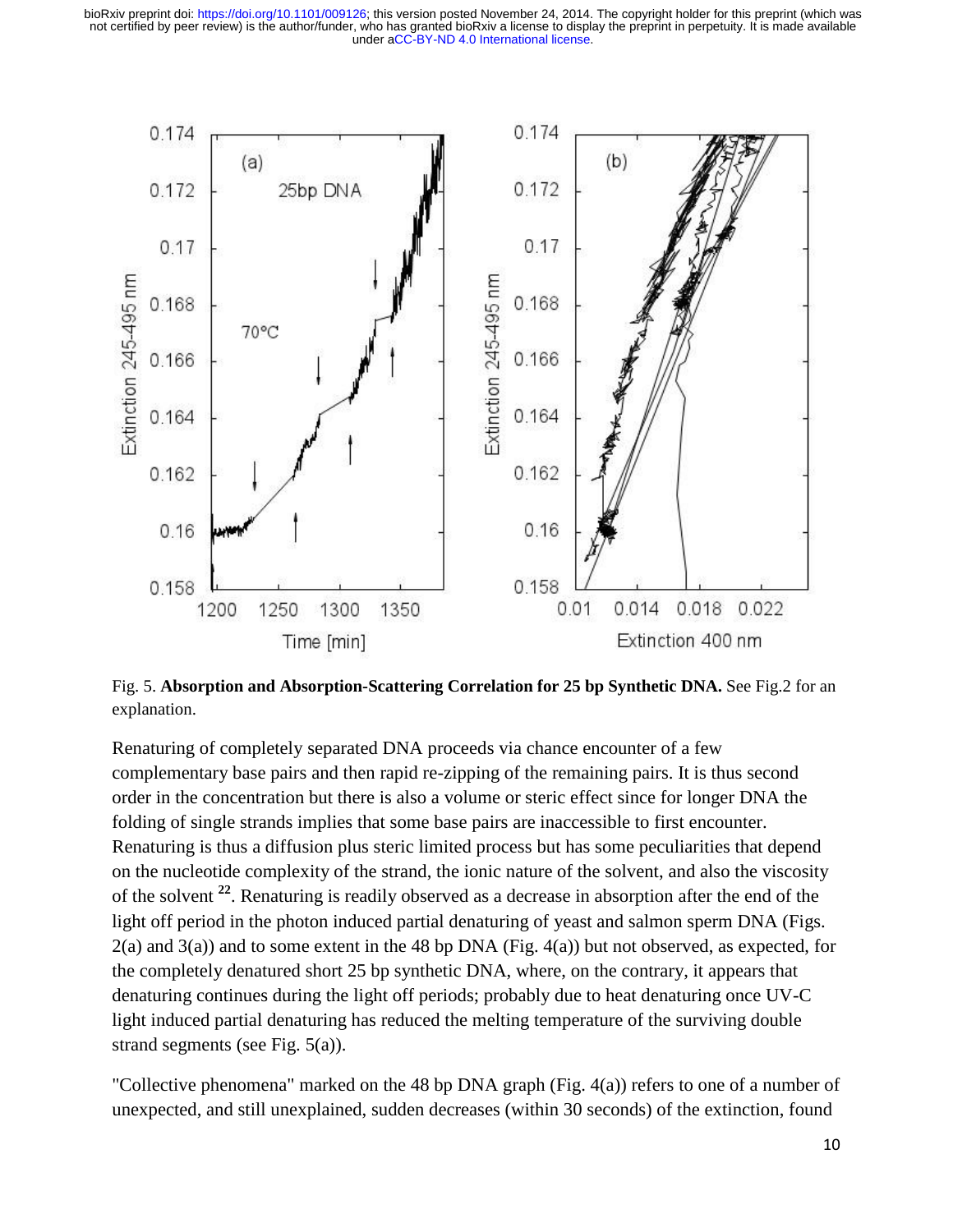usually after a prolonged light on period for both the synthetic 25 bp (not shown) and 48 bp DNA, but not found for the long DNA. Our initial suspicion is that this may be attributed to sudden collective form changes from the canonical B-stacking geometry, for example, a B-Z transformation, perhaps a result of UV light ionization of DNA reducing the electrostatic repulsion of the phosphate residues **<sup>23</sup>**. The fact that there is no change in the scattering observed during the sudden drop in extinction (see Fig. 4(b)) indicates that this phenomena is probably not agglomeration of the DNA strands.

A quantitative measure of the UV-C light induced denaturing can be obtained by comparing the increase in hyperchromicity obtained during the light on periods with the maximum temperature induced hyperchromicity of completely denatured DNA at 90°C, assuming a linear relation between hyperchromicity and denaturing. For the salmon sperm DNA in purified water at 40 °C (at the beginning of the denaturing curve), a half hour light on period is sufficient to increase the extinction in the 255-275 nm region by 0.002 units (see Fig. 3(a)), which corresponds to 1.7% of the maximum hyperchromicity at 90°C, implying a rate of UV-C light induced denaturing of approximately 3.4% per hour. A similar value was found for yeast DNA. An analogous calculation for the 48 bp DNA in PBS buffer (see Fig. 4(a)) shows that at 65 °C (at the beginning of denaturing ) the rate of UVC-light induced denaturing is approximately 4.6% per hour. For the 25 bp DNA in PBS buffer (see Fig. 5(a)) at 70  $^{\circ}$ C (somewhat into the denaturing curve) the UV-C light induced denaturing is approximately 20.1% per hour.

In order to verify that the increase in extinction observed for all samples during the light on periods was in fact due to UV-C light induced denaturing and not to some other mechanical, optical, electronic, or temperature artifact, we carried out an identical experiment with 48 bp DNA replacing the deuterium UV-C lamp with the control halogen-tungsten visible lamp. In this case (data not shown), no increase in the extinction (which could only be observable in scattering) was found during the light on sample periods, suggesting that the observed increase in extinction with the deuterium light is, indeed, due to DNA denaturing through UV-C photon dissipation.

Finally, it is pertinent to compare our experimental conditions of light, temperature and DNA concentrations to those likely existent during the Archean at the beginning of life on Earth  $(\sim 3.8)$ Ga). Sagan<sup>9</sup> has calculated an integrated UV-C flux during the Archean over the 240-270 nm region where DNA absorbs strongly (see Fig. 1) of 3.3 W/m<sup>2</sup> while we have estimated a somewhat larger flux of 4.3  $W/m<sup>2</sup>$ <sup>[1]</sup>. Our light on sample was estimated to have a flux over this same wavelength range of 2.9 W/m<sup>2</sup>. However, the beam volume on sample was only 0.107 cm<sup>3</sup> while the total volume of the sample was  $1.0 \text{ cm}^3$  and uniform mixing of the DNA sample due to the magnetic stirrer ensured homogeneous passage of the DNA through the whole volume, giving an effective UV-C light flux of only 0.31 W/ $m<sup>2</sup>$  during light-on periods, about 1/10 of what it may have been in the Archean.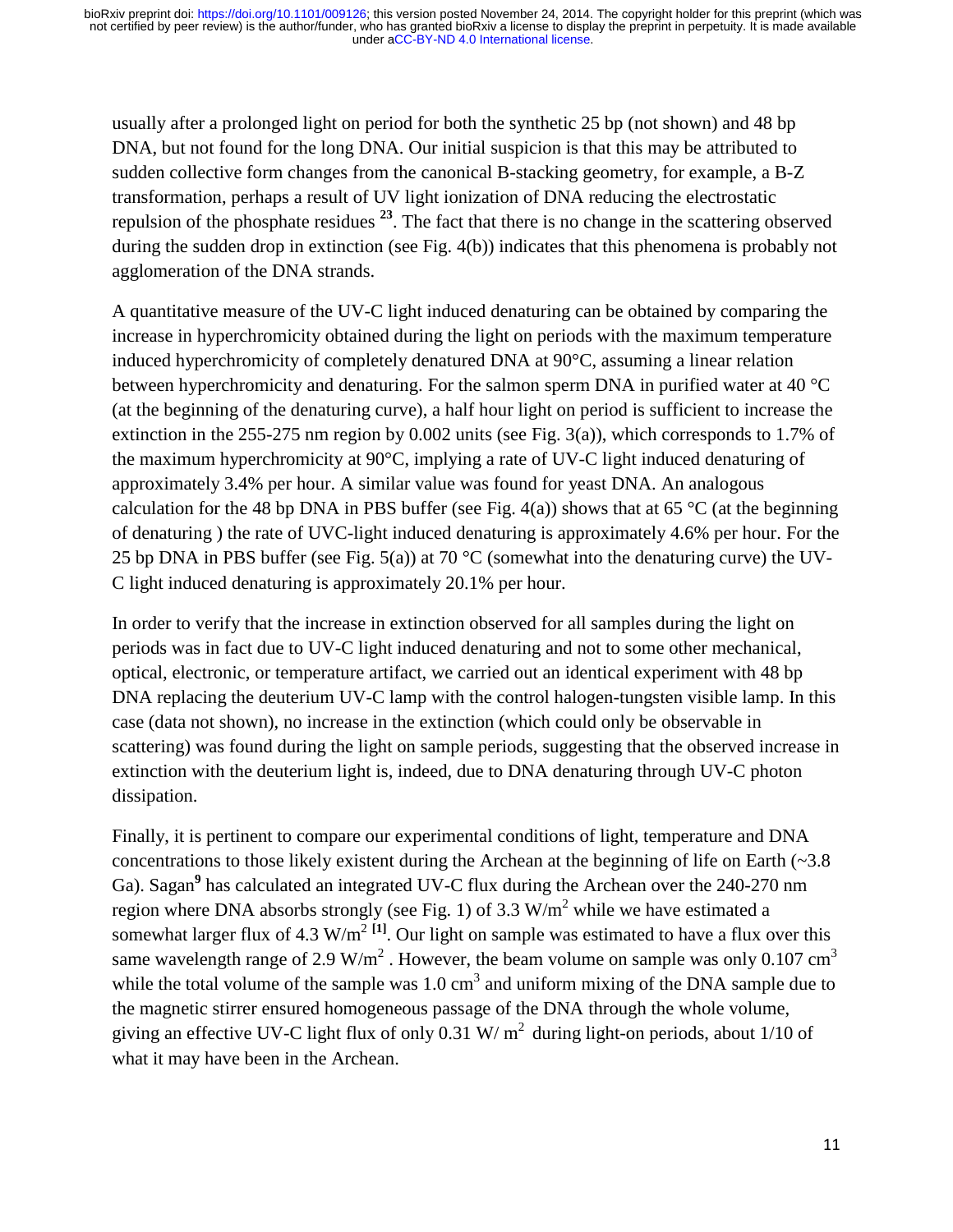Isotopic geologic data suggest that at 3.8 Ga the Earth was kept warm by  $CO<sub>2</sub>$  and  $CH<sub>4</sub>$ , maintaining average surface temperatures around  $80^{\circ}$ C  $^{24,25}$  and falling to 70  $\pm$  15 °C at 3.5–3.2 Ga<sup>26</sup>. Of course, polar regions would have been colder and equatorial regions warmer. The data presented here shows that at these high temperatures UV-C light induced denaturing is significant and larger than at colder temperatures.

Miller  $27$  has determined adenine concentrations of 15  $\mu$ M in the prebiotic soup using calculations of photochemical production rates of prebiotic organic molecules determined by Stribling and Miller <sup>28</sup>. Although these estimates are considered overly optimistic by some, it is noted that Miller was not aware of non-equilibrium thermodynamic routes to nucleotide proliferation based on photon dissipation **<sup>11</sup>**, for example, the recently discovered route to pyrimidine ribonucleotide production utilizing UV-C light **<sup>29</sup>** or the purine production in UV-C irradiated formamide solutions **<sup>30</sup>** , nor of the existence of an organically enriched sea surface skin layer **31,32** , so Miller's determinations of nucleotide concentrations at the beginnings of life may, in fact, be overly conservative. Adenine concentrations in our sample DNA were of the order of 50 µM.

The above comparisons, particularly our lower on-sample UV-C light flux relative to estimates of the flux at Earth's surface during the Archean, suggest that our determined UV-C induced denaturing rates should probably be taken as a conservative lower limit to rates that could have occurred on the Archean sea surface at the beginning of life.

## **Discussion**

Through an analysis of extinction (absorption plus scattering) at UV-C wavelengths and only scattering at longer wavelengths, and considering the hyperchromicity and Rayleigh and Mie scattering characteristics of DNA, we have demonstrated that absorption and dissipation of UV-C light in the range of 230 to 290 nm denatures DNA in a reversible and apparently benign manner. Analysis of the scattering component suggests complete denaturing for short 25 bp synthetic DNA while partial denaturing for long salmon sperm, yeast DNA, and a mixture of the two for 48 bp DNA. Suspicion of UV light induced denaturing of DNA has been given previously in a different context **<sup>33</sup>**. Our results clearly indicate that UV-C light denatures DNA and we have quantified this effect under conditions that may be considered conservative with respect to those expected at the beginnings of life in the Archean.

Since RNA has similar optical and chemical properties as DNA, it is plausible that such replication, homochirality, and information acquisition mechanisms driven by photon dissipation would have acted similarly over RNA. We are presently conducting experiments to verify this. If the latter is borne out, then DNA and RNA may have been contemporaries in the primordial soup and evolved with other fundamental UV-C absorbing molecules independently towards increased photon dissipation before finally forming a symbiosis which augmented further still this dissipation. Evidence for a stereochemical era in which amino acids and other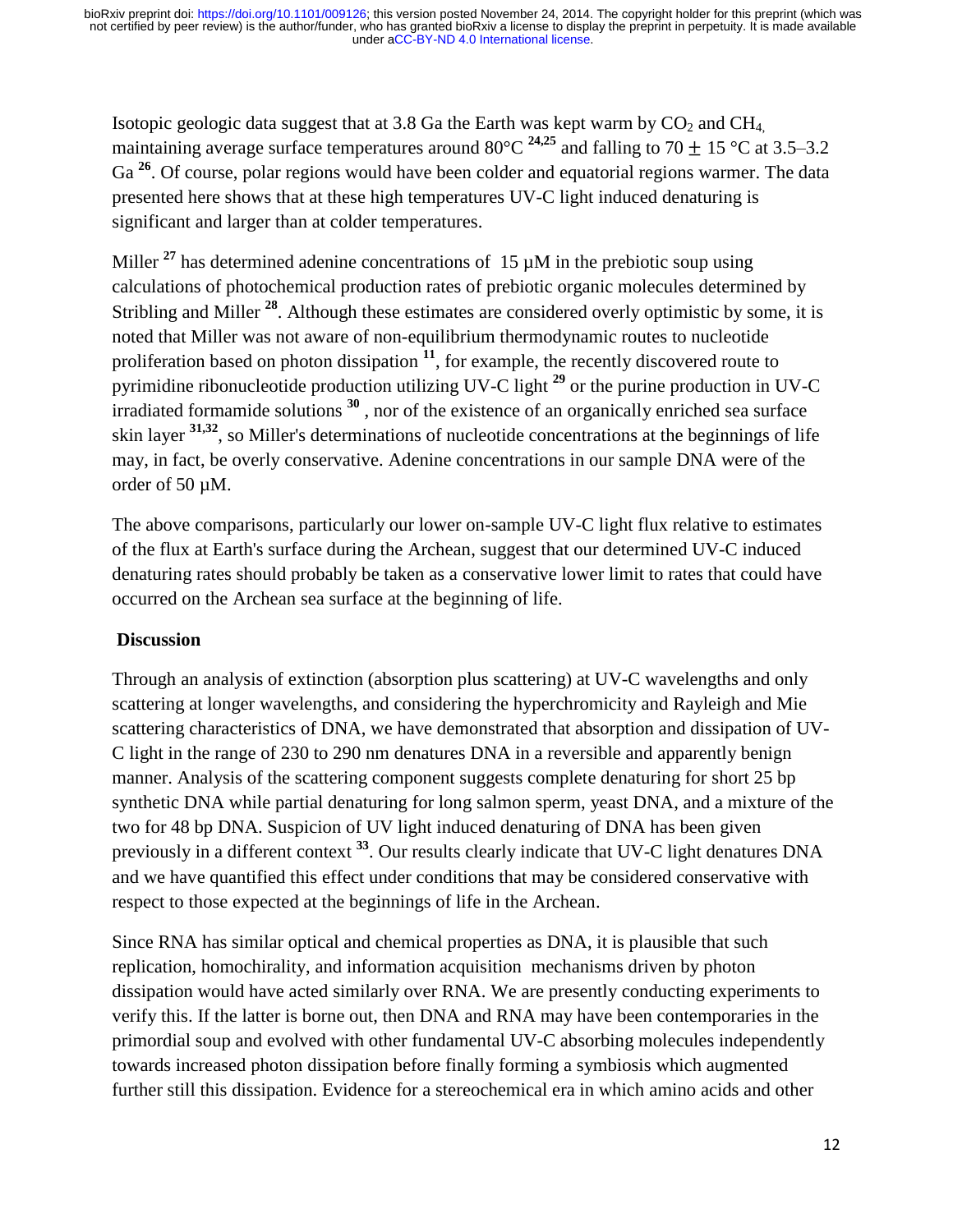UV-C and visible absorbing fundamental molecules of life had chemical affinity to both DNA and RNA**1,4** supports this assertion. This would have allowed continued replication and proliferation, and thus increases in photon dissipation, despite the cooling of the ocean surface and the eventual attenuation of the UV-C light brought on by the accumulation of oxygen and the delegation of UV-C dissipation to life derived ozone in the upper atmosphere.

Regarding the second part of the UVTAR mechanism, that of enzyme-less extension during dark and cooler, overnight, periods, or during cooler early morning periods, there exists experimental data obtained using chemical activation indicating that long random sequence linear DNA oligonucleotides can be template synthesized from a random pool of short oligonucleotides with high fidelity (the fidelity increasing with temperature)**<sup>34</sup>**. In the UVTAR scenario, chemical activation would be replaced by UV-C activation.

The association of growth, replication, and evolution with dissipation is a necessary thermodynamic prerequisite of any irreversible biotic or abiotic process and in this context our result could reconcile "replication first" with "metabolism first" scenarios for the origin of life. Photon dissipation is certainly the most primitive and extensive of all "metabolisms". The results presented here also lend plausibility to the proposal of the acquisition of homochirality and information content in DNA through dissipation **7,8,17** . The thermodynamic dissipation theory for the origin of life **7,8** suggests that all biotic, and coupled biotic-abiotic, evolution has been driven by increases in the entropy production of the biosphere, mostly through increasing the global solar photon dissipation rate.

## **Acknowledgements**

The authors are grateful for the DNA samples provided by Laura Ongay and Yolanda Camacho of the Institute of Cellular Physiology at the UNAM and to the financial support of DGAPA-UNAM project number IN-103113 and to CONACyT for financial support to N.S.P.

## **References**

[1] Michaelian, K. and Simeonov, A. Fundamental molecules of life are pigments which arose and evolved to dissipate the solar spectrum. [arXiv:1405.4059v2](http://arxiv.org/abs/1405.4059v2) [physics.bio-ph] (2014).

[2] Pecourt. J.M., Peon, J., and Kohler, B. Ultrafast internal conversion of electronically excited RNA and DNA nucleosides in water. *J Am Chem Soc* **122,** 9348-9349 (2000).

[3] Govil, G., Kumar, N.Y., Kumar, M.R., Hosur, R.V., Roy, K.B. and Miles, H.T. Recognition schemes for protein-nucleic acid interactions. Proc Int Symp Biomol Struct Interactions, *Suppl J Biosci* **8,** 645-656 (1985).

[4] Yarus, M., Widmann, J., Knight, R. RNA-amino acid binding: A stereochemical era for the genetic code. *J Mol Evol* **69,** 406-429 (2009). **doi:**10.1007/s00239-009-9270-1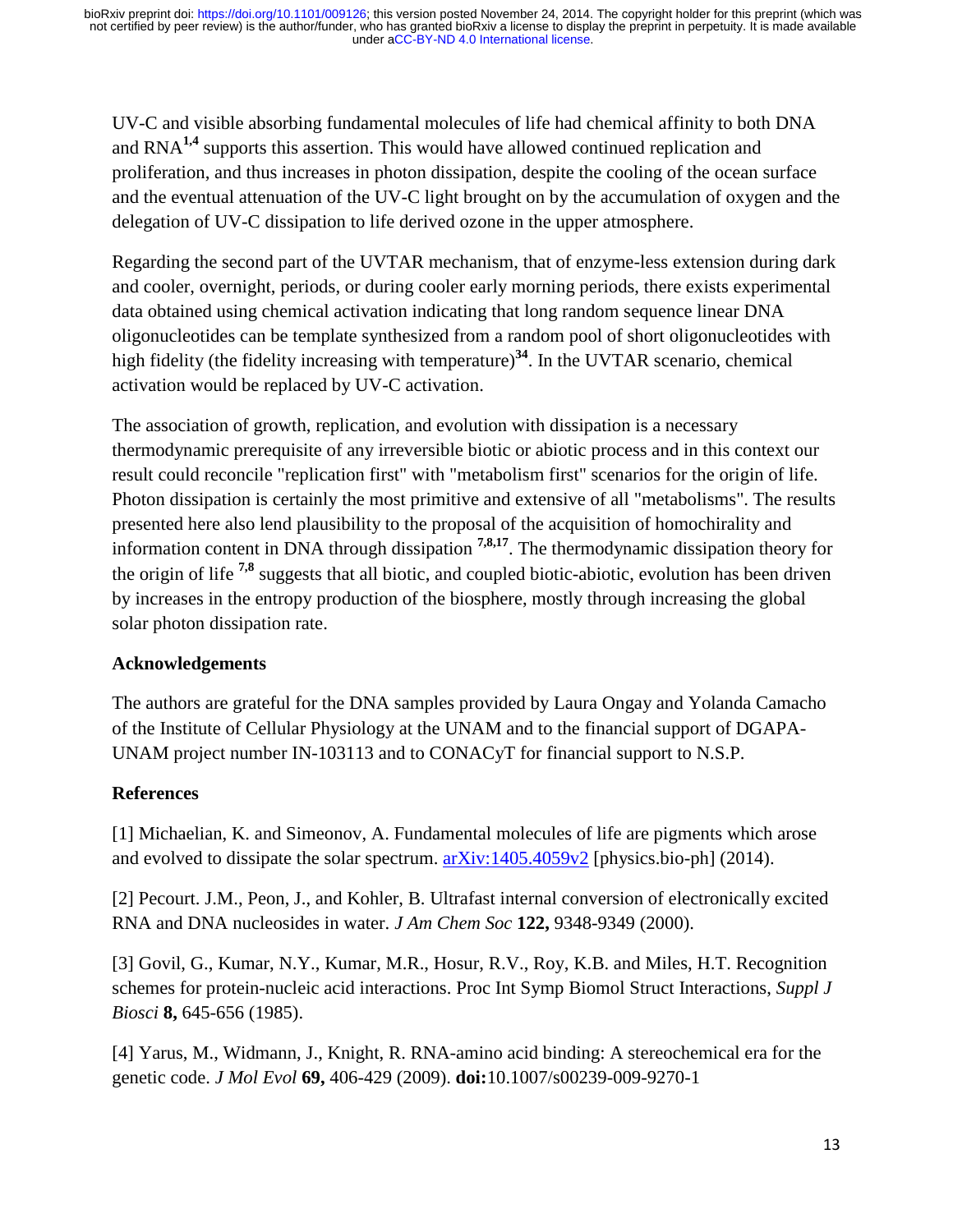[5] Yarus, M. A specific amino acid binding site composed of RNA. *Science 2***40,** 1751-1758 (1988). **doi:**10.1126/science.3381099

[6] Yarus, M. and Christian, E.L. Genetic code origins. *Nature* **342,** 349-350 (1989). **doi:**10.1038/342349b0

[7] Michaelian, K. Thermodynamic origin of life. Cornell ArXiv, [arXiv:0907.0042](http://arxiv.org/abs/0907.0042)  $[physics,gen-ph]$   $(2009)$ .

[8] Michaelian, K. Thermodynamic dissipation theory for the origin of life. *Earth Syst Dynam* **2,** 37–51 (2011). doi:10.5194/esd-2-37-2011

[9] Sagan, C. Ultraviolet selection pressure on the earliest organisms. *J Theor Biol* **39,** 195–200 (1973).

[10] Cnossen, I., et al. The habitat of early life: Solar X-ray and UV radiation at Earth's surface 4–3.5 billion years ago. *J Geophys Res* **112,** E02008 (2007). doi:10.1029/2006JE002784

[11] Michaelian, K. A non-linear irreversible thermodynamic perspective on organic pigment proliferation and biological evolution. *J Phys Conference Series* **475,** 012010 (2013).

[12] Michaelian, K. Photon dissipation as an indicator of ecosystem health, in *Environmental Indicators*, Ed. R. Armon, Springer-Verlag, Finlandia. In press.

[13] Michaelian, K. The biosphere: A thermodynamic imperative, in *The Biosphere*, Ed. Natarajan Ishwaran, Director, Division of Ecological and Earth Sciences, UNESCO, Paris, France, INTECH, U.S., ISBN: 979-953-307-504-3 (2012).

[14] Szostak, J.W. The eightfold path to non-enzymatic RNA replication. *Journal of Systems Chemistry* **3,** 2 (2012).

[15] Simakov, M.B. and Kuzicheva, E.A. Abiogenic photochemical synthesis on surface of meteorites and other small space bodies, *Adv. Space Res.* **36,** 190–194 (2005).

[16] Mullis, K. The unusual origin of the Polymerase Chain Reaction. *Sci Am* **262,** 56–65 (1990).

[17] Michaelian, K. Homochirality through photon-induced melting of RNA/DNA: the Thermodynamic Dissipation Theory of the Origin of Life. *Nature Precedings* http://hdl.handle.net/10101/npre.2010.5177.1 (2010).

[18] Angel, J.R.P., Illing, R., and Martin, P.G. Circular polarization of twilight. *Nature* **238,** 389–390 (1972).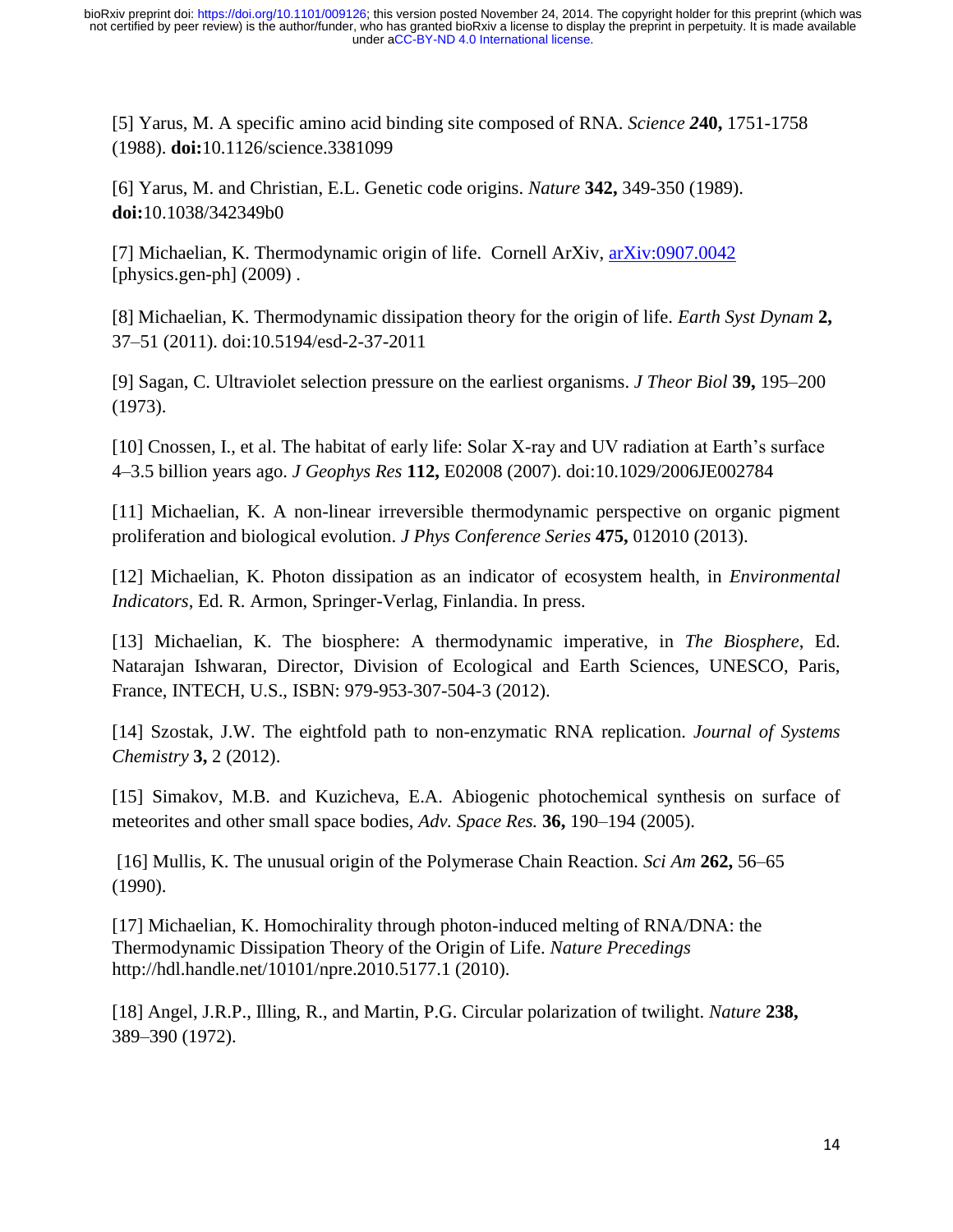[19] Wolstencroft, R.D. Terrestiral and astronomical sources of circular polarisation: A fresh look at the origin of homochirality on Earth, in *Bioastronomy 2002: Life Among the Stars*, edited by Norris, R. P. and Stootman, F. H., IAU Symposium, Vol. 213 (2004).

[20] Majerfeld, I., and Yarus, M. A diminutive and specific RNA binding site for L-tryptophan. *Nucleic Acids Research* **33,** 5482–5493 (2005).

[21] Johnsen, S. and Widder, E.A. The physical basis of transparency in biological tissue: Ultrastructure and the minimization of light scattering. *J Theor Biol* **199,** 181-198 (1999).

[22] Wetmur, J.G. and Davidson, N. Kinetics of renaturation of DNA. *J Mol Biol* **31,** 349370  $(1968)$ .

[23] Rich, A. and Zhang, S. Z-DNA: the long road to biological function, *Nature* **4,** 566-572  $(2003)$ .

[24] Knauth, L.P. Isotopic signatures and sedimentary records, in: *Lecture Notes in Earth Sciences* #43, edited by Clauer, N. and Chaudhuri, S., Springer-Verlag, Berlin, 123–152 (1992).

[25] Knauth, LP. and Lowe, D.R. High Archean climatic temperature inferred from oxygen isotope geochemistry of cherts in the 3.5 Ga Swaziland group, South Africa. *Geol Soc Am Bull* **115,** 566–580 (2003).

[26] Lowe, D.R. and Tice, M.M. Geologic evidence for Archean atmospheric and climatic evolution: Fluctuating levels of CO<sub>2</sub>, CH<sub>4</sub>, and O<sub>2</sub> with an overriding tectonic control. *Geology* **32,** 493-496 (2004).

[27] Miller, S.L. The endogenous synthesis of organic compounds, in *The Molecular Origins of Life,* edited by Brack, A., Cambridge University Press, Cambridge (1998).

[28] Stribling, R. and Miller, S.L. Energy yields for hydrogen cyanide and formaldehyde syntheses: the HCN and amino acid concentrations in the primitive ocean. *Origins Life Evol* **B**  17, 261-273 (1987).

[29] Powner, M.W., Gerland, B. and Sutherland, J.D. Synthesis of activated pyrimidine ribonucleotides in prebiotically plausible conditions. *Nature* **459,** 239–242 (2009).

[30] Barks, H.L., et al. Guanine, Adenine, and Hypoxanthine production in UV-irradiated formamide solutions: Relaxation of the requirements for prebiotic purine nucleobase formation. *ChemBioChem* **11,** 1240-1243 (2010).

[31] Hardy, J.T. The sea-surface microlayer: Biology, chemistry and anthropogenic enrichment. *Prog Oceanogr* **11,** 307–328 (1982).